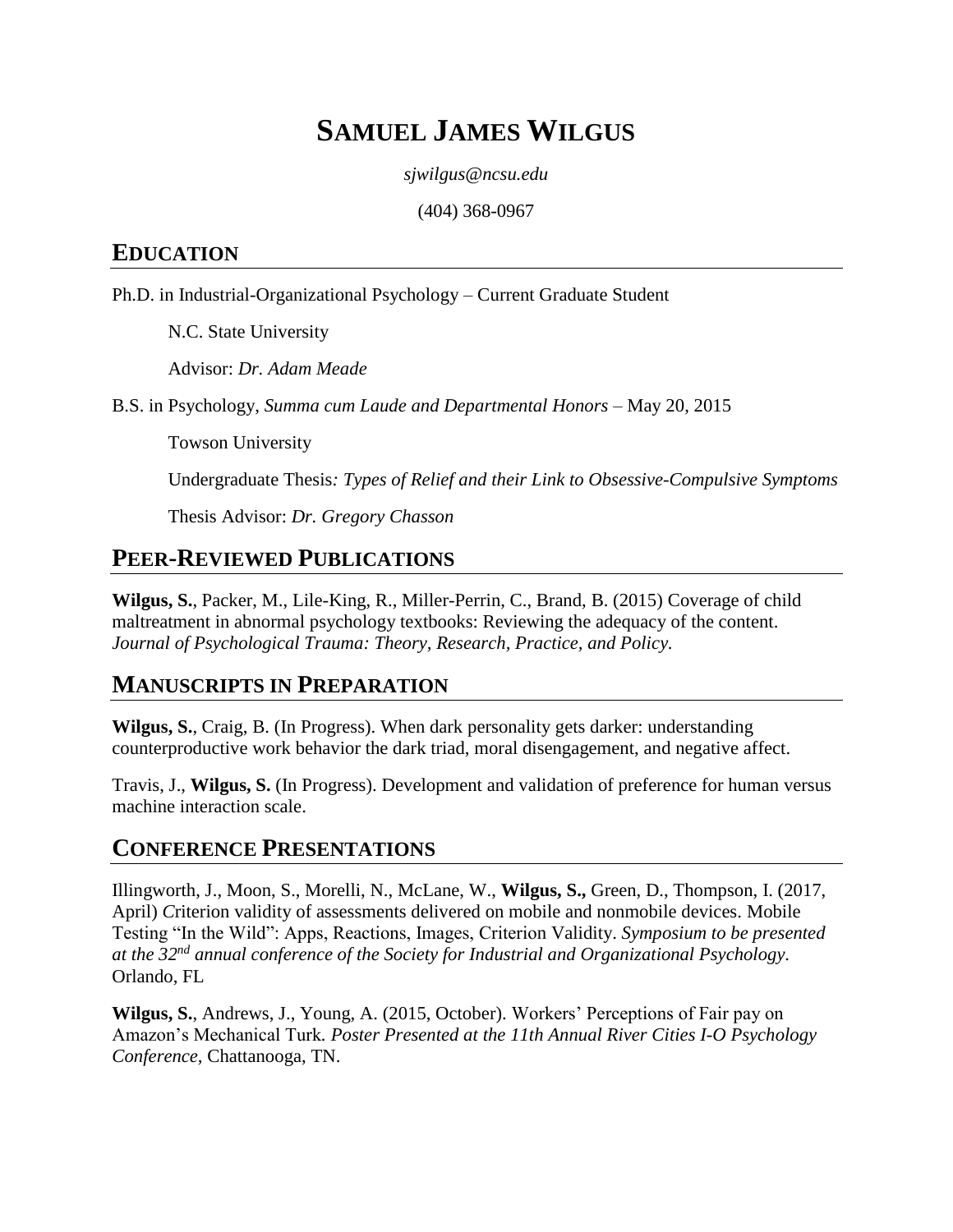**Wilgus, S**., Brand, B., Chasson, G. (2013, November). Child Maltreatment in Abnormal Psychology Textbooks: Let's Read Into It. *Paper presented at the 30th annual conference for the International Society for the Study of Trauma and Dissociation*. Baltimore, MD.

**Wilgus, S.**, Chasson, G. (2014, November). Types of Relief and their Link to Obsessive-Compulsive Symptoms*. Poster presented at the 48th annual conference for the Association for Behavioral and Cognitive Therapies*. Philadelphia, PA.

### **OTHER PRESENTATIONS**

**Wilgus, S. (2015, December).** Classification and Regression Tree Analysis. *Psychometrics Lab talk given as part of the Applied Predictive Modeling Series at NC State University.*

# **CONSULTING**

**Applied research and consulting experience with the United States Army Special Operations Command (USASOC) in Fort Bragg, NC** (05/2016-10/2016)

- $\triangleright$  Developed objective measures with subject matter experts and key leaders to improve assessment and selection
	- o Utilized a mixture of interview and archival data to inform decisions
- Provided guidance and insight in creating a foundation for predictive modeling and data-based decision making

**Survey development and management with the Parks Scholarship program at NC State University** (10/2015-01/2016)

- $\triangleright$  Constructed extensive and multi-stage feedback survey systems Qualtrics survey software
- Worked with Parks Scholarship leadership to build a mentor-mentee online development system

#### **Consulting experience with Kennedy Krieger Institute in Baltimore, MD** (10/2014-05/2015)

- $\triangleright$  Developed a realistic job preview for a unit experiencing high levels of entry-position turnover.
- $\triangleright$  Conducted a simple job analysis using semi-structured interviews
	- o Constructed the interview questions and analyzed data taken from interviews
	- o Identified employee characteristics and strategies associated with retention
- $\triangleright$  Compiled and presented recommendations to management and vested stakeholders

#### **Data management/analysis at Johns Hopkins Medical Institute in Baltimore, MD** (1/2014-06/2014)

- $\triangleright$  Worked with multiple large datasets containing confidential and sensitive data
- $\triangleright$  Independently identified efficient ways to combine and append data
- $\triangleright$  Creatively problem solved to find efficient data management solutions

#### **Human resources in partnership with the City of Smyrna, GA** (05/2014-08/2015)

 $\triangleright$  Assisted HR management in selection and assessment of the police force and firefighting units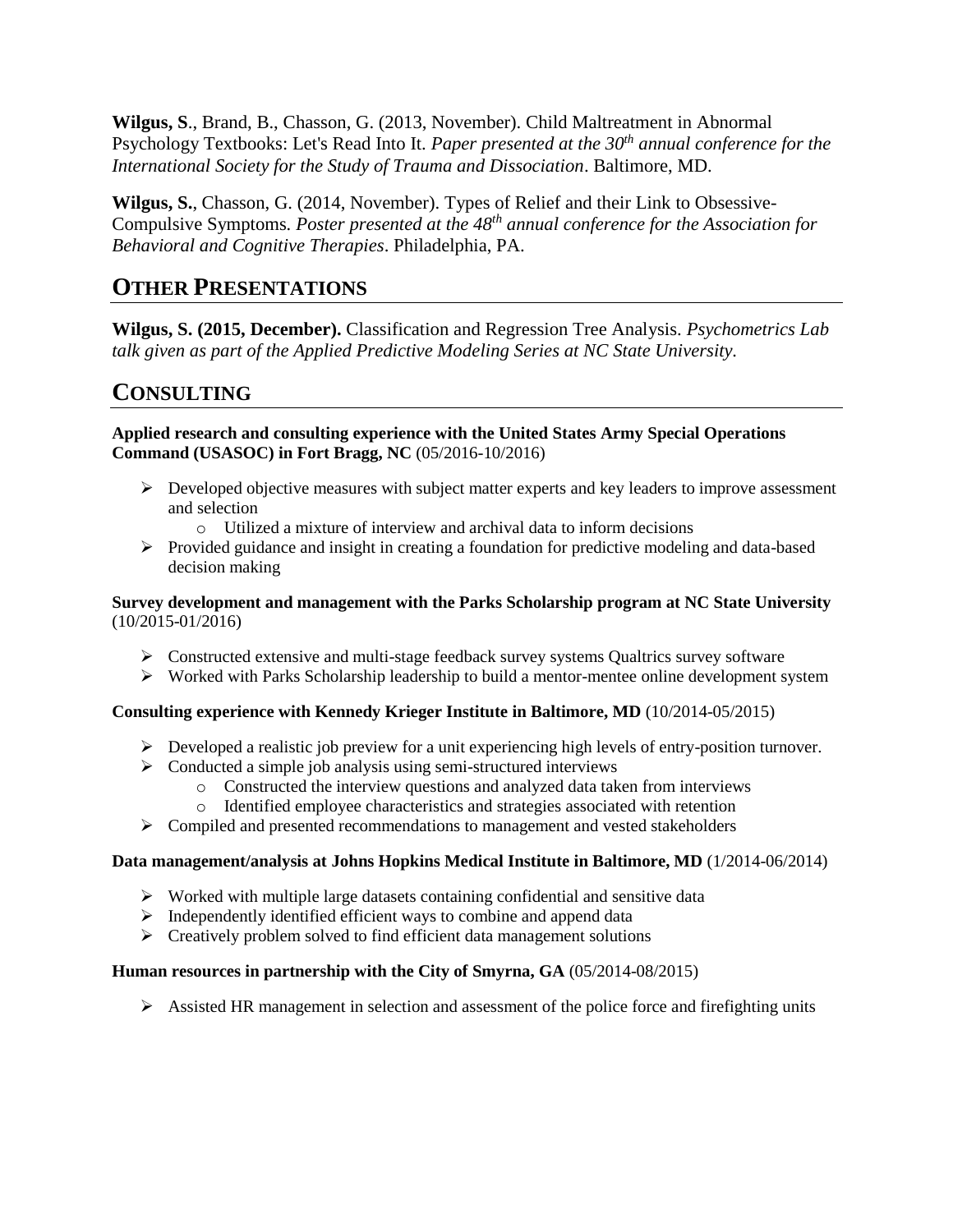# **TEACHING EXPERIENCE**

| Course                     | Role                      | <b>Semesters</b> | Rating |
|----------------------------|---------------------------|------------------|--------|
| Social Psychology          | <b>Teaching Assistant</b> |                  | N/A    |
| Personality                | <b>Teaching Assistant</b> |                  | N/A    |
| Introduction to Psychology | <b>Teaching Assistant</b> |                  | 4.4/5  |

# **RELEVANT COURSEWORK**

| Course                                                                                                                                                                                                                                                                                                                                                                                                             | <b>Institute</b>         |
|--------------------------------------------------------------------------------------------------------------------------------------------------------------------------------------------------------------------------------------------------------------------------------------------------------------------------------------------------------------------------------------------------------------------|--------------------------|
| Applied Multivariate and Longitudinal Analysis<br>Professional Development<br><b>Personnel Selection</b><br>Psychometrics<br>Organizational Psychology II<br><b>Advanced Social Psychology</b><br><b>Experimental Statistics II</b><br>Organizational Psychology I<br><b>Advanced Leadership Research</b><br><b>Experimental Statistics I</b><br><b>Industrial Psychology Survey</b><br><b>Cognitive Processes</b> | NC State University      |
| Principles of Management<br>Personality<br>Social Psychology<br>Leadership<br><b>Advanced Experimental Design</b><br><b>Industrial Psychology</b>                                                                                                                                                                                                                                                                  | <b>Towson University</b> |

## **HONORS AND AWARDS**

Dean's List 2012-2015

Honor's College Scholarship 2012-2015

Outstanding Graduating Senior Award 2015 – *Graduating senior admitted to doctoral program, who made contributions to scholarship or the application of psychology.*

Provost's Scholarship 2012-2015 – *Scholarship given to incoming freshman with a high school GPA of 3.6 or higher and a SAT score of 1800 or higher.*

Recipient of the Dr. Edward & Shirley Neulander Fund 2014 – *Merit based scholarship for psychology majors.*